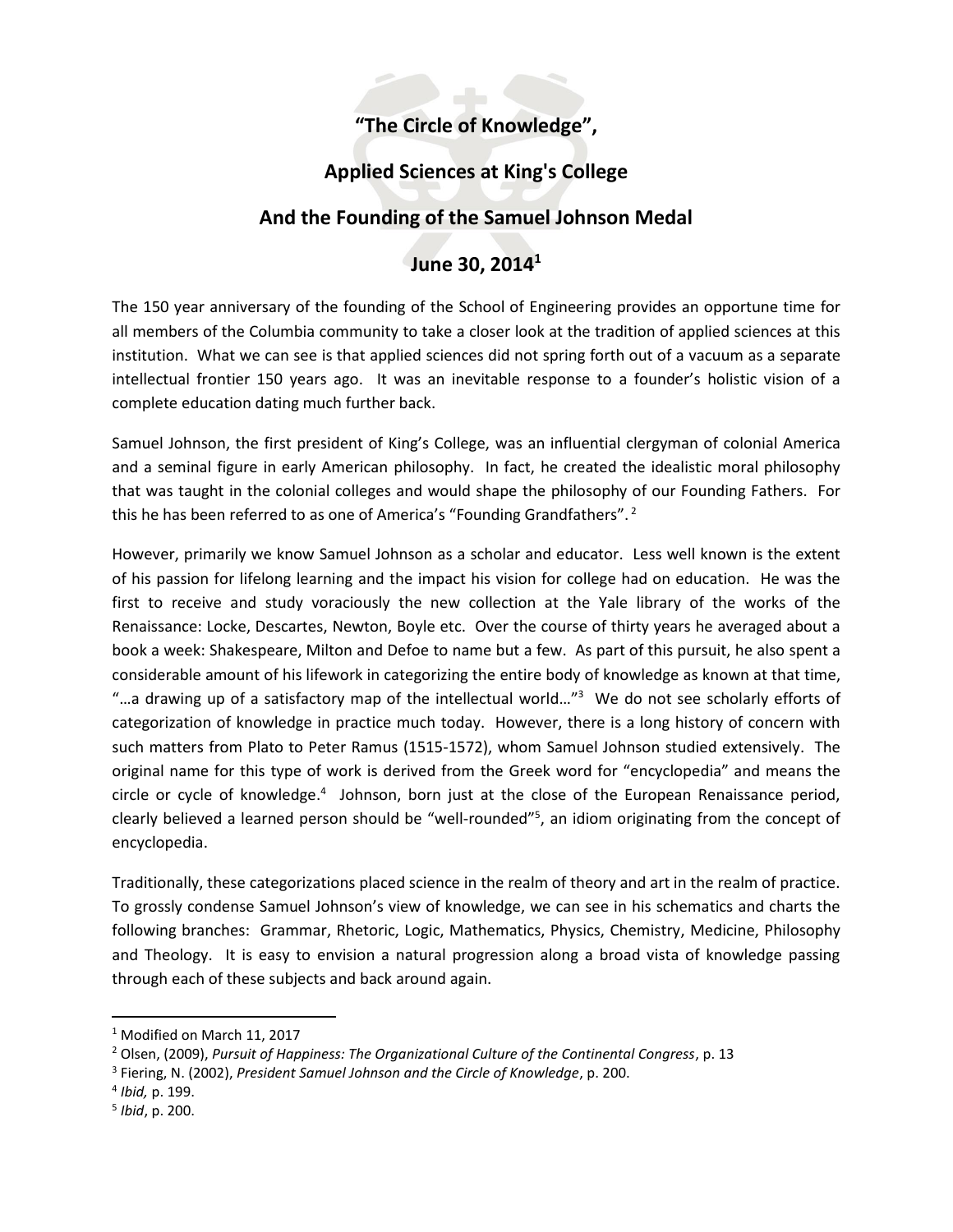

Clearly, this expansive mindset provided the framework for Samuel Johnson to advertise the opening of King's College as follows:

> *"…to instruct and perfect youth in the learned languages, and in the arts of reasoning exactly, of writing correctly, and speaking eloquently; and in the arts of numbering and measuring, of surveying and navigation, of geography and history, of husbandry, commerce and government, and in the knowledge of all nature in the heavens above us, and in the air, water and earth around us, and the various kinds of meteors, stones, mines and minerals, plants and animals, and of everything useful for the comfort, the convenience and the elegance of life, in the chief manufactures relating to any of these things; and finally, to lead them from the study of nature to the knowledge of themselves, and of the God of nature, and their duty to Him, themselves, and one another, and everything that can contribute to the true happiness, both here and hereafter.*" 6

It is certainly no coincidence that this sweeping educational vision bridges all of the major categories identified by Samuel Johnson in his encyclopedias - but with a decidedly utilitarian slant. "On paper, no other American institution of learning appeared as anxious as was Columbia to adjust itself to utilitarian needs".<sup>7</sup> While in practical terms, the earliest courses of instruction could not live up to this ambitious agenda, by the end of the  $18<sup>th</sup>$  century Columbia had one of the most complicated and extensive structures of any American college.<sup>8</sup> "Before 1800 twenty-six differently described departments of knowledge appear in the records".<sup>9</sup> Of these, 16 were in the sciences and applied sciences such as botany and medicine. And as at least one historian has noted, "This sweeping utilitarianism of the founders reappeared later in its pioneer(ing) school of mining…"<sup>10</sup>

At this point in the story, every engineer or engineer wannabe may recognize something vaguely familiar in this historical account. To achieve lasting excellence, the practice of engineering owes much to the systematic application of a vision, framework or process to achieve an objective at hand. In much the same way, with his training and research in creating a 'map of the intellectual world', Samuel Johnson appears to have been amply qualified to create an enduring community of learning with bold ambitions. Perhaps we can think of him as an 'education engineer' of sorts.

<sup>6</sup> Schneider, H. and C., ed. (2002) *Samuel Johnson: His Career and Writings* (Vol. 4), pp. 223-224.

<sup>7</sup> Hornberger, T. (1945), *Scientific Thought in the American Colleges (1638-1800)*, p. 30.

<sup>8</sup> *Ibid*, pp. 9, 31-33.

<sup>9</sup> *Ibid*, p. 31.

<sup>10</sup> *Ibid*, p. 33.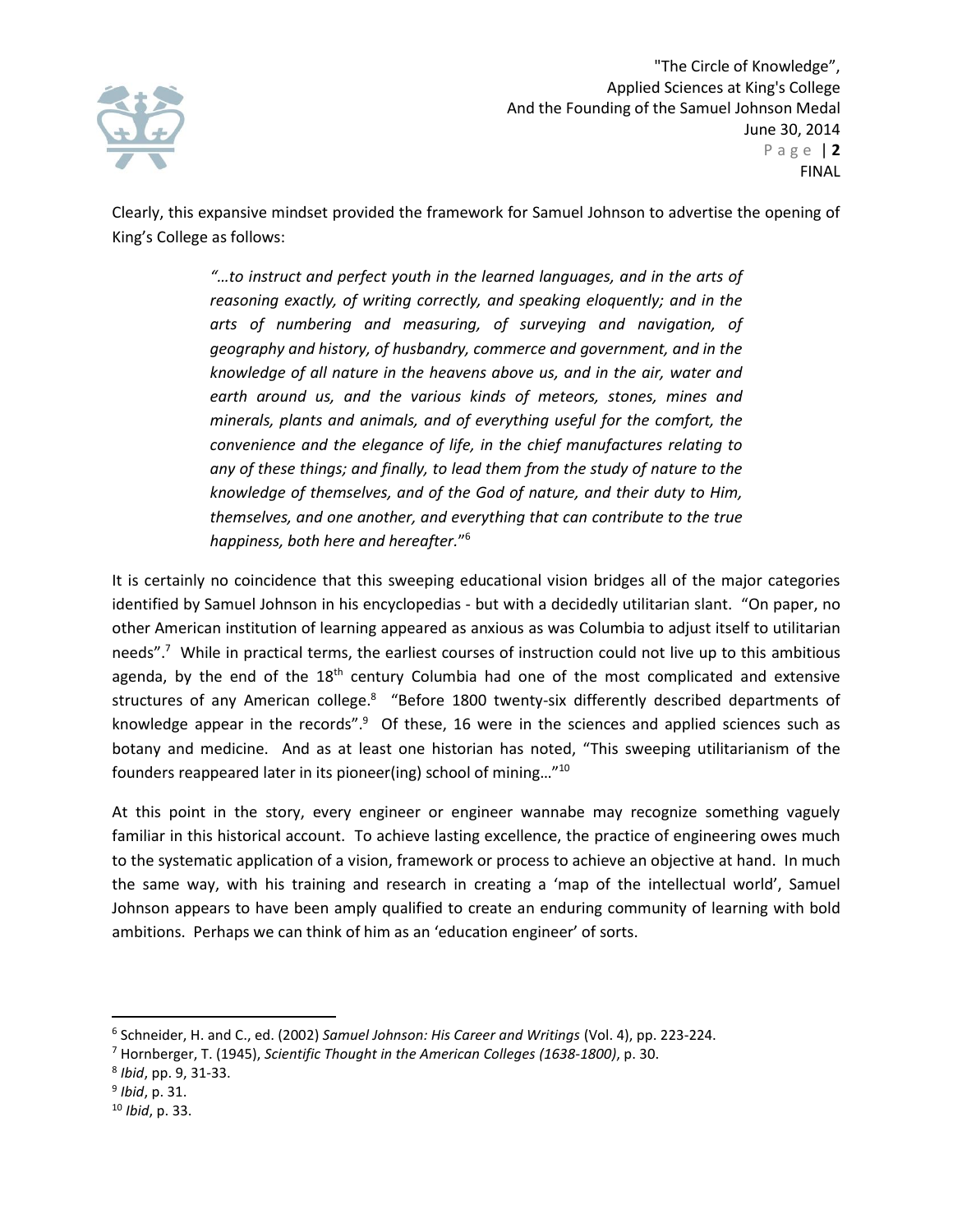

"The Circle of Knowledge", Applied Sciences at King's College And the Founding of the Samuel Johnson Medal June 30, 2014 P a g e | **3** FINAL

With his legacy of an ambitious agenda for this institution, it might have been easy to understand how Columbia evolved into a university renowned for its Core Curriculum and its breadth of outstanding professional schools. It all appears to have been her destiny, deriving from a culture founded on a longstanding preoccupation with excellence and unbiased appreciation for the widest possible scope of knowledge. For example, it's difficult to imagine Samuel Johnson's opening mandate (*"…to instruct and perfect youth in the learned languages, and in the arts of reasoning exactly, of writing correctly, and speaking eloquently…")* having a more well-crafted response than what would eventually be the Core Curriculum at Columbia. Furthermore, the passage continues by charging Columbia's future leaders to think broadly about knowledge with a preference to pursuing that which improves the human condition and our inner soul – a standard which has been met many times over, even as its pursuit continues unabated. Simply stated, we might expect that here at Columbia we see once again, founders and founding documents do demonstrably matter in the life and character of an institution.

However, as detailed in the recently published history of the engineering school written to commemorate its 150 year anniversary, a richer and more nuanced story emerges $11$ . We see that Samuel Johnson's ambitious vision was indeed executed as intended - broadly speaking. Columbia did develop with an eye toward excellence and unbiased appreciation for the widest possible scope of knowledge; and for this Johnson's legacy will always be assured. Yet beginning almost immediately after his presidency, this development was uneven at best, especially as it relates to her emphasis on the applied sciences in the making of a well-rounded person. It would take 100 years for Columbia to reintroduce the importance of applied sciences when it founded her School of Mines, albeit the first of its kind in the nation. And there would be subsequent highs and lows for this future school of engineering. Instead, for most of its history Columbia would have a stronger emphasis on the humanities and pure sciences.

Yet, we can see more clearly today than ever before that engineering and the applied sciences are central and in fact critical to the mission of the university, coinciding at a time when the school has never been stronger. This would not have been a surprise to Samuel Johnson and it should not be for us as well. For as foretold at the outset, to achieve its high ambition the mission of this university must include in large measure *everything useful for the comfort, convenience and elegance of life and the manufactures thereof.* Here we see once again that the vision of a man with an overarching perspective has proven quite prescient against the test of time. Namely, that the ability to reason exactly and communicate well is critical to define the issues that are important to humanity. But it reaches its highest expression when married with the practical abilities to solve problems and manufacture change.

<sup>11</sup>McCaughey, Robert (2014) *A Lever Long Enough: A History of the School of Engineering and Applied Sciences of Columbia University in the City of New York (1864-2014)*